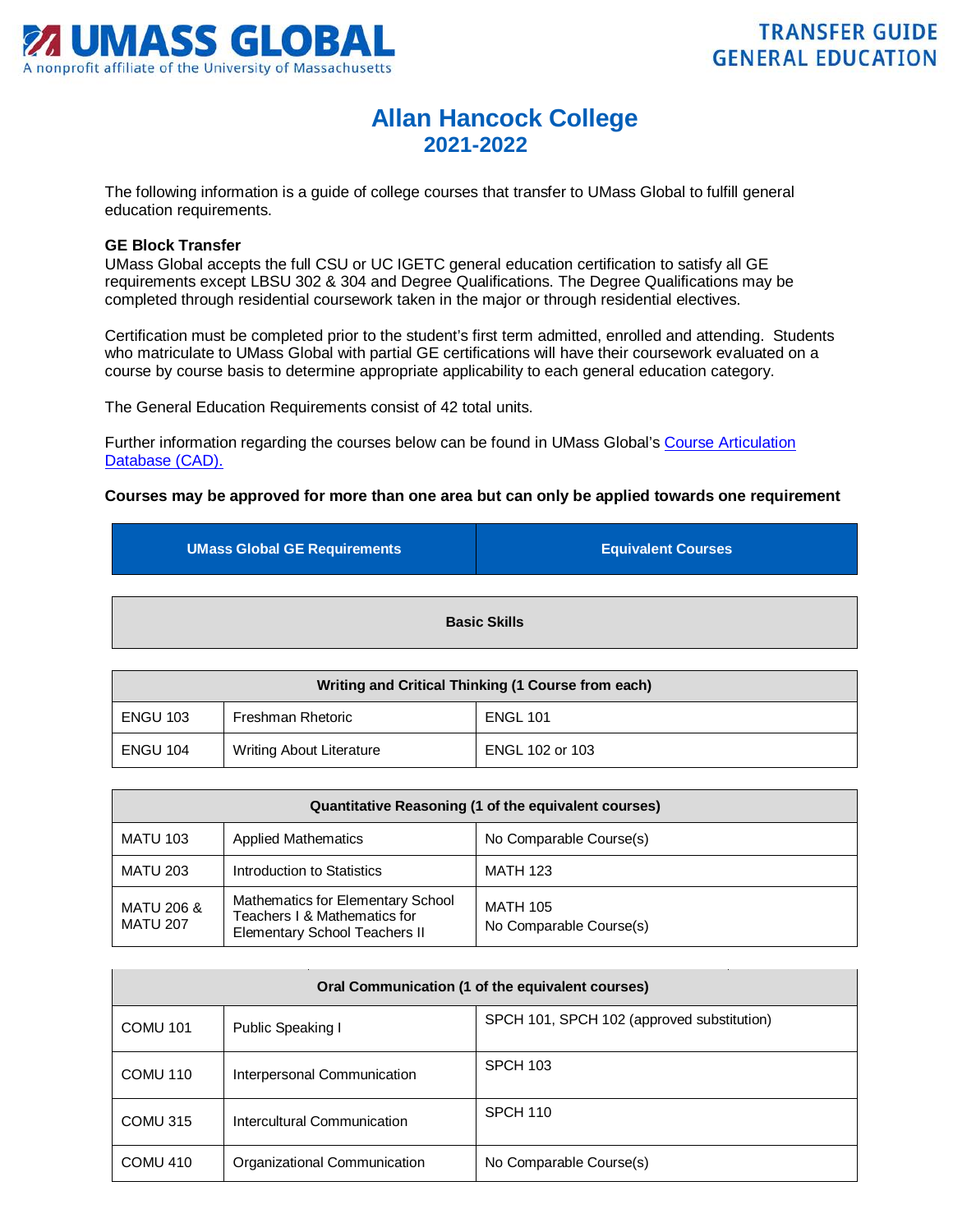## **Breadth Requirements**

| Humanities (3 courses from 3 different areas totaling 9 credits)                                       |                                                                                                                                                                                                                                 |  |
|--------------------------------------------------------------------------------------------------------|---------------------------------------------------------------------------------------------------------------------------------------------------------------------------------------------------------------------------------|--|
| <b>Communications</b><br><b>Subject Codes: COMU</b>                                                    | SPCH 101*, 102, 103*, 106, 108, 110*<br>*Courses used in the basic skills requirements may not be<br>used here                                                                                                                  |  |
| <b>English</b><br><b>Subject Codes: ENGU</b>                                                           | ENGL 130, 131, 132, 133, 135, 137, 138, 139, 140, 144,<br>145, 146, 148                                                                                                                                                         |  |
| <b>Fine Arts</b><br>Subject Codes: ARTU, MUSU, THDU, FAUU, FTVU<br>Must be 2 semester units or greater | ART 101, 103, 104, 105, 106, 109, 151, 152, 153<br><b>DANC 101</b><br>DRMA 103, 104, 110, 111<br><b>FCS 144</b><br>FILM 101, 102, 103, 104, 107, 108, 109<br>MUS 100, 101, 102, 104, 106, 111, 112, 113, 114<br><b>PHTO 101</b> |  |
| <b>Foreign Language</b><br>Subject Codes: FLUU, SPNU, GERU, FRNU                                       | ASL 120, 121, 124, 126, 130<br>FRCH 101, 102<br>ITAL 101, 102, 103, 104<br>SPAN 101, 102, 103, 104, 105, 110, 111, 112                                                                                                          |  |
| <b>Humanities</b><br>Subject Codes: HUMU                                                               | ASL 138*<br>*Cross-listed with HIST 138                                                                                                                                                                                         |  |
| <b>Liberal Studies</b><br><b>Subject Codes: LBSU</b><br>Excludes LBSU 300                              | No Comparable Course(s)                                                                                                                                                                                                         |  |
| <b>Philosophy</b><br>Subject Codes: PHLU                                                               | PHIL 101, 102, 105, 112, 114                                                                                                                                                                                                    |  |
| <b>Religious Studies</b><br><b>Subject Codes: RELU</b>                                                 | PHIL 121, 122                                                                                                                                                                                                                   |  |

| Natural Sciences (2 courses, totaling 6 credits)                                                                                |                                                                                                                                                                                                                                                                          |  |
|---------------------------------------------------------------------------------------------------------------------------------|--------------------------------------------------------------------------------------------------------------------------------------------------------------------------------------------------------------------------------------------------------------------------|--|
| <b>Natural Science</b><br>Lab credit is not required.<br>Subject Codes: BIOU, CHMU, ESCU, FSNU, LPSU,<br>LSCU. NSCU. PSCU. PHYU | AG 162, 163, 164<br>ANTH 101, 110<br>ASTR 100, 121<br>BIOL 100, 120, 124, 125, 128, 132, 150, 154, 155<br>CHEM 110, 120, 140, 150, 151, 180, 181<br>FSN 110, 112, 133<br>GEOG 101.<br>GEOL 100, 114, 131, 141<br>PHSC 111, 112<br>PHYS 100, 110, 141, 142, 161, 162, 163 |  |

| Social Sciences (3 courses from 3 different areas totaling 9 credits) |                                                       |  |
|-----------------------------------------------------------------------|-------------------------------------------------------|--|
| <b>Criminal Justice</b><br>Subject Code: CJCU                         | AJ 101, 102, 103, 104, 105, 120, 130, 315             |  |
| <b>Early Childhood Education</b>                                      | ECS 100, 101, 102, 104, 105, 106, 112, 113, 116, 117, |  |
| Subject Code: ECEU                                                    | 118, 119, 122, 125, 132                               |  |
| <b>Economics</b>                                                      | <b>BUS 141*</b>                                       |  |
| Subject Code: ECNU                                                    | ECON 101, 102, 141                                    |  |